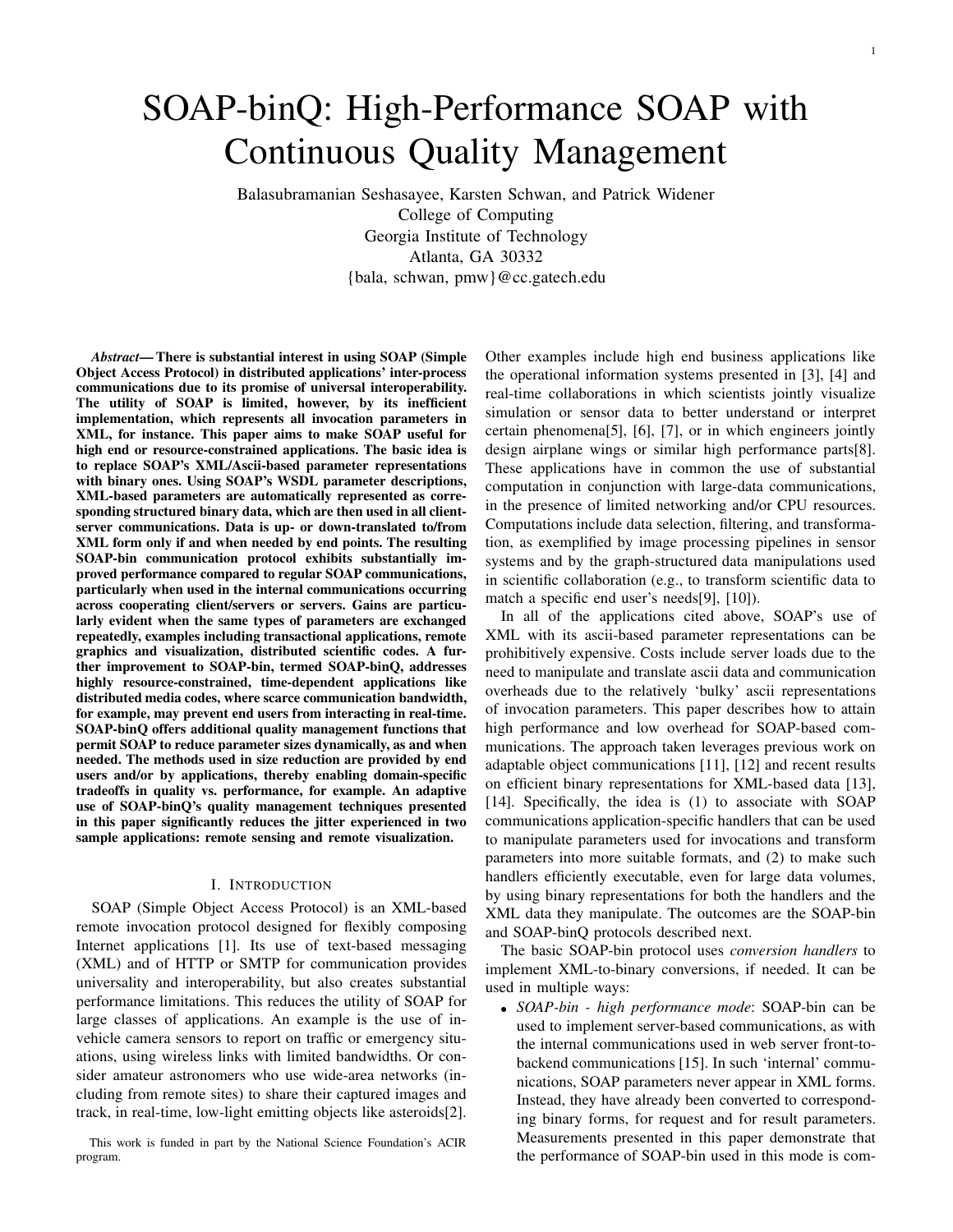petitive with the standard invocation mechanisms used in today's client-server interactions, like Sun RPC[16].

- *SOAP-bin - interoperability mode*: when servers receive requests from and return data to external clients, clients use standard XML data, but servers use binary data, in order to reduce server loads. Measurements presented in this paper demonstrate that the required 'one-sided', justin-time, client-side data conversions permit SOAP-bin to outperform standard implementations of SOAP, both with respect to the communication bandwidth consumed (in particular for wide area links) and the load imposed on servers.
- *SOAP-bin - compatibility mode*: the lowest performance case for SOAP-bin is where both end users, such as clients operating in peer-to-peer mode, must translate XML text to binary data, in order to be able to operate on such data with standard tools. Adobe's PDF format and image formats used by graphics tools are typical examples.

To evaluate such costs, we present measurements in which XML data is first converted to binary form<sup>1</sup>, transferred, then again converted back to XML, and we compare the performance of SOAP-bin in this mode with the performance of regular SOAP and of SOAP that uses online compression to reduce data size. Both communication overheads and client loads are reported.

An enhanced version of SOAP-bin, termed SOAPbinQ(uality), permits applications to enrich basic conversion handlers with configurable, application-specific functionality. The resulting *quality handlers* are code modules that take as inputs both the binary representations of SOAP parameters and *quality attributes* that determine handlers' behaviors. Attributes may be changed on a per invocation basis, and they may be provided by applications and/or by the underlying network/system levels. An example from the scientific domain is an application-provided data filter that adjusts the amounts (and therefore, the quality – in terms of resolution) of the data sent to the current needs of clients and/or also to currently available network resources. Such client- and network-aware data filtering has been shown useful for a variety of applications and platforms, including to control the data volumes required for remote 3D visualizations across the Internet [18], [19]. Another example is an image filter that crops images provided by clients to focus on areas of current interest in military applications [8], [20].

In measurements presented in this paper, we apply configurable quality handlers to filter both sensor data and scientific data, and we demonstrate the performance improvements derived from the adaptive use of such filters for end user applications. Improvements are due to the improved ability of SOAP-binQ compared to SOAP-bin to control the data volumes exchanged as call or return parameters, thereby better dealing with runtime variations in communication and server resources. This is particularly important for versions of SOAPbinQ used in interoperability or high performance modes.

Initial results of this work are encouraging. With the SOAP-

binQ infrastructure in place, message transmission times are improved by a factor of about 15 for 1MByte message sizes. Marshalling and unmarshalling times and therefore, the loads imposed on server systems due to SOAP use are also reduced significantly. Both improvements are due to the use of binary formats for transporting SOAP parameters. Finally, the distributed large-data applications evaluated in this paper experience more uniform response times in congested networks when using SOAP-binQ, due to its ability to dynamically adjust the data volumes sent to available network resources.

The remainder of this paper elaborates on the design, implementation and behavior of SOAP-binQ and compares it with XML-based SOAP implementations. Related work is described in Section II. Section III deals with the overall design and implementation details. Experimental results accompanied by discussions are presented in Section IV. Conclusions and future work appear in Section V.

## II. RELATED WORK

The growth of XML-based web services is increasing the interest of high performance end users in these technologies. Efficiency issues with XML and with the SOAP protocol that relies on it, however, have inhibited technology adoption. Inefficiencies with XML are described in detail in [21], which identifies ASCII conversions of digits as one of the most significant bottlenecks associated with XML. A solution approach first demonstrated in [13] is to use binary encodings of XML for large-data objects [21], [22], with resulting performance improvements of up to 75% in terms of reductions in processing costs and message sizes achieved in [23]. We adopt this approach [13], by automatically converting XML schemabased data descriptions to binary forms (and vice versa) [14], 'just in time' (i.e., when needed by end user applications).

Efforts to improve XML performance are complemented by the development of efficient implementations of remote invocation protocols, like [24], [25], [26], [27]. [28] implements a fast RMI protocol that is interoperable with Java/C++ based SOAP implementations, with an RMI system that uses SOAP for its communications. Performance gains rely in part on the use of the XML Pull Parser [29], a stream-based fast XML parser. However, this work targets interoperability, by adopting XML for communication between heterogeneous systems. Our work, in contrast, targets performance, while retaining interoperability.

Interactive scientific applications, remote instrument usage, remote sensing, and multi-media applications typically require quality of service (QoS) support. The QoS mechanisms defined for SOAP (version 1.2 [30]) focus on QoS guarantees provided by the transport level and/or by intermediaries involved in SOAP processing. In accordance with ongoing research on QoS in middleware [31], [19], our approach generalizes such transport-focused QoS to enable applications to directly specify and manipulate the data sent and received by SOAP participants. This permits application-specific tradeoffs in the amounts and therefore, quality of information sent and received vs. the available network and processing resources on participating machines[18]. The handlers and quality attributes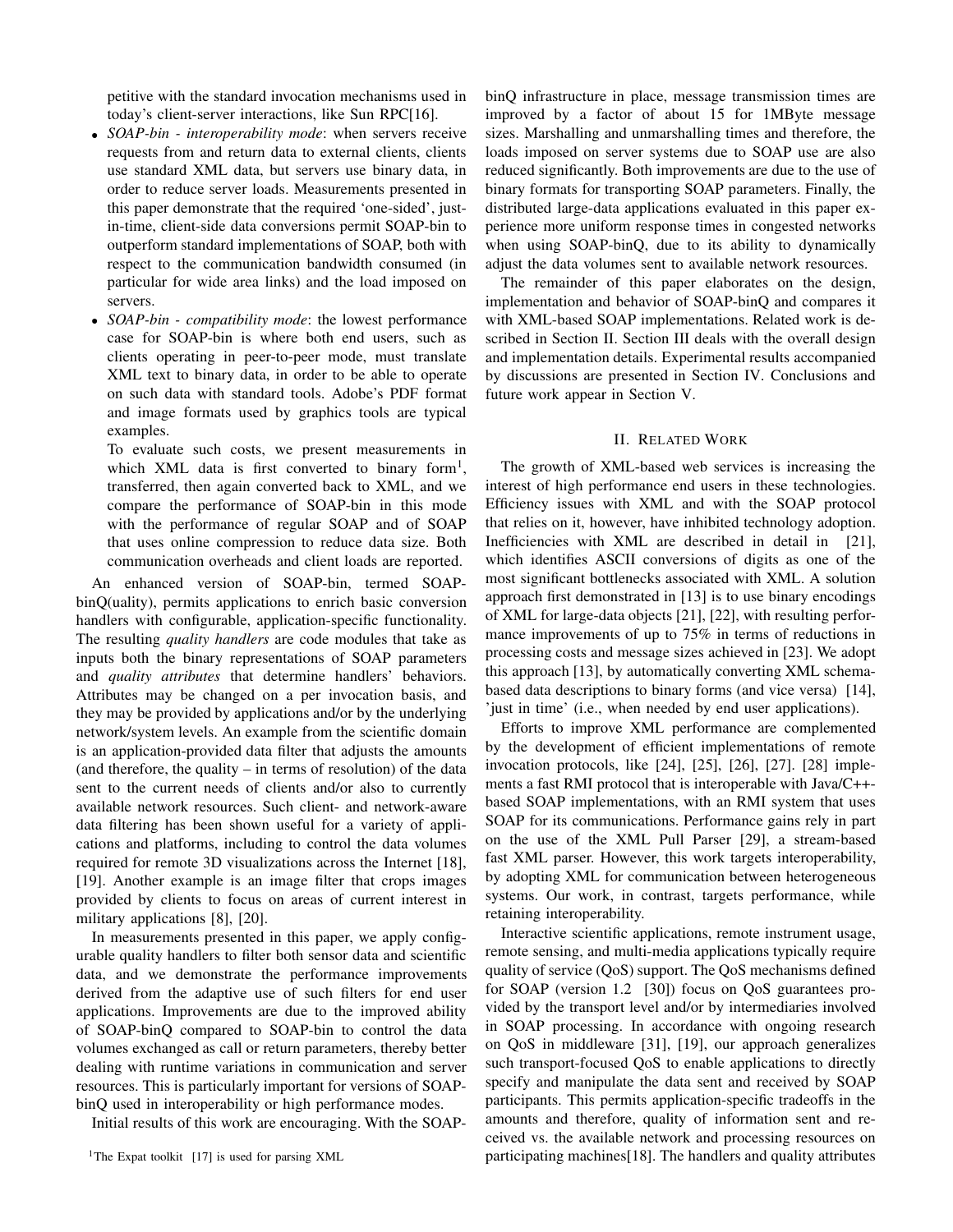

Fig. 1. Software Architecture of SOAP-binQ.

used in SOAP-bin have been used in grid middleware to implement client-specific behaviors[18] and in real-time object systems [32], [33] to control the timing behavior of invocations. The contract-based quality support used in SOAP-binQ is also used in [34], [35]. Within RMI and in object-based distributed operating systems, related functionality, termed subcontracts, has been used to control invocation behavior like automatic replication and server selection [12], [36], but such mechanisms do not support per invocation parameterization.

#### III. SOFTWARE ARCHITECTURE OF SOAP-BINQ

#### *A. Architecture Description*

Scientific computing in distributed environments must efficiently deal with data heterogeneity, at the level of machine architectures and for applications. In scientific visualizations, for instance, the data produced by an application must typically undergo a sequence of transformations before it is displayed to a particular end user [9]. Soap-binQ deals with data heterogeneity by *describing* SOAP parameters with XML, and by *operating* only on the binary representations of such data. The intent is to eliminate or reduce serialization and deserialization costs, while also maintaining the universality implied by the use of XML.

Figure 1 shows the overall design of SOAP-binQ. It consists of a WSDL compiler that generates the client and server side stubs, with conversion handlers for XML/binary interconversion. The specific binary format used is PBIO, which in previous work, has been shown to efficiently represent the structured XML that constitute SOAP parameters[13]. Quality attributes are specified in a *quality file*, which is compiled jointly with the WSDL file to generate stub files. The information contained in this file are the data types of the parameters sent in SOAP messages in conjunction with various quality attribute values. It also references the quality handlers specified by end users (when present) or generates trivial quality handlers otherwise.

Figure 2 illustrates the transformations a message can undergo during a simple SOAP request/response interaction. The figure also depicts the different options available for such interactions. These options exist because the application layer



Fig. 2. Data flow in Soap-binQ communications.

can communicate with the transport layer either via XML data or via native data. In the first case, data is converted to native form. Once this is done, handlers can perform data transformations or filtering. This is discussed in more detail in the following paragraphs. The data format used for data transmission via an HTTP connection is PBIO[14], which deals with heterogeneous machine architectures via a 'receiver makes right' paradigm, thereby avoiding the symmetric up and down translation used in most grid middleware. At the receiving end, the entire process takes place in reverse order, providing the data back to the application layer in the appropriate format.

### *B. SOAP-binQ Implementation*

*a) SOAP-bin.:* Our prototype implementation of SOAPbinQ is based on *Soup* [37], a version of SOAP developed by Ximian, written in C. Soup is modified to read in both a handler file and a WSDL file, and from these files, produces the modified stubs and support files that implement the desired quality management functionality. Specifically, the WSDL compiler reads XML typecodes from the WSDL file, generates the client-side and server-side stubs as well as a file with support functions and a header. From these, server- and clientside applications are built. The schema used in Soup identifies the basic types as integer, char, string and float, and it allows the user to build more complex types through the use of lists and structs. Soup uses *libxml2* for conversion from and to XML. Our implementation alters this conversion to use the PBIO binary data format.

PBIO allows the sender to send data in its native format, using dynamic code generation to automatically generate code that performs the format conversion at the receiver side. PBIO data is defined through what is known as formats. The formats are similar to XML schemas, in that they define how data is structured. Every PBIO transaction begins with a registration of the format with a "format server", which collects and caches PBIO formats. Whenever a new type is encountered, the application consults the format server to interpret the message. This transaction occurs only once, since the format is cached locally thereafter.

The WSDL compiler generates PBIO formats based on the description given in the WSDL file, and these formats are used in the binary transmission of SOAP parameters. The example in Figure 3 illustrates this conversion, for an example in which raw sensor data represented in ppm format is transported to servers that perform analyses on these images (note that in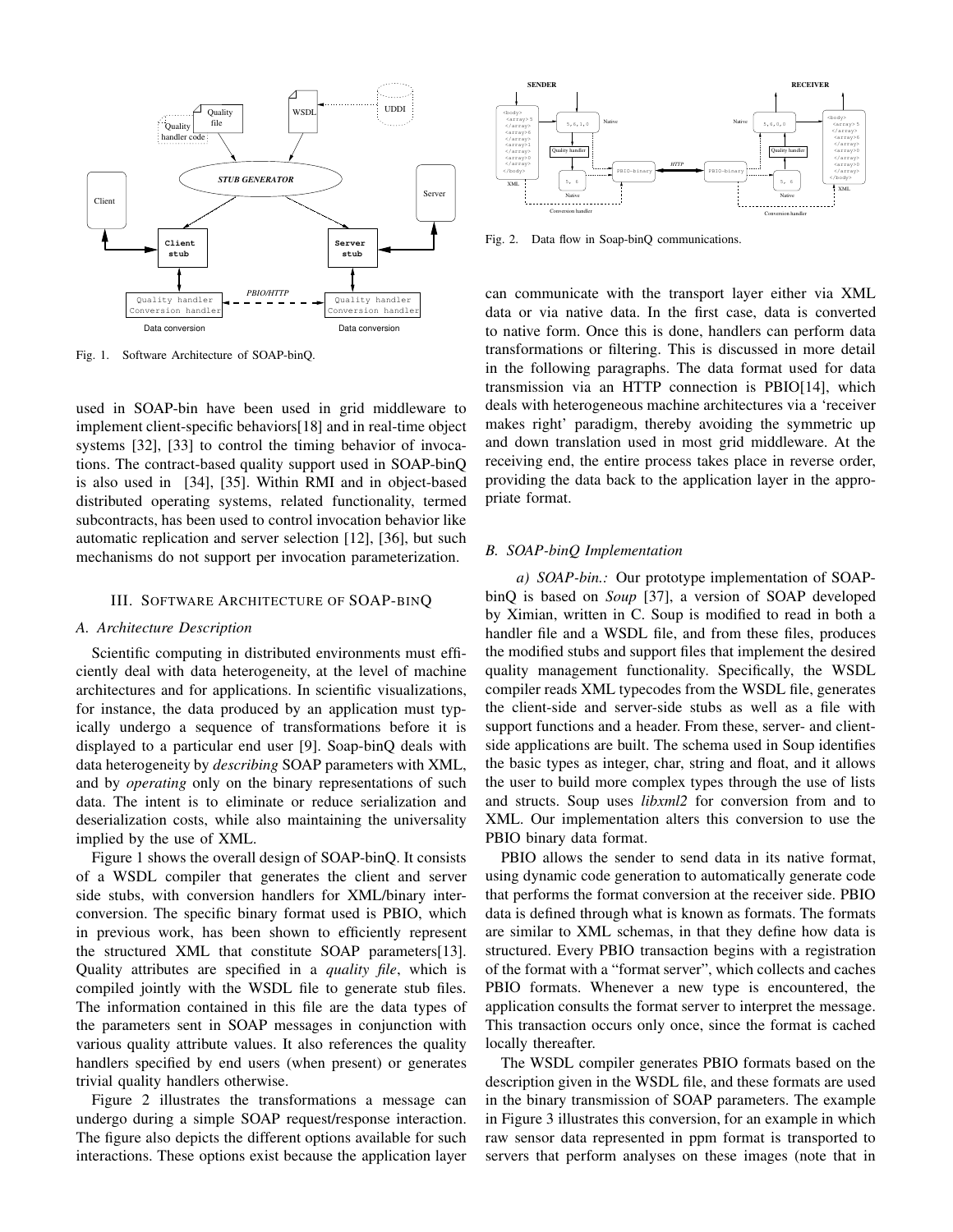

Fig. 3. Generation of PBIO formats.

such cases, it is not suitable to use lossy compression methods like JPEG).

*b) SOAP-binQ: Quality Files.:* The purpose of SOAPbinQ's quality support is to allow transformations to be applied to messages, as when matching message sizes to available resources. Since many applications face tradeoffs between data accuracy and speed, it is useful to provide transport-level support for varying the volume of data exchanged between participants. SOAP-binQ implements this by permitting developers or end users to create a 'quality' file accompanying the WSDL information. This file dictates the data precision to be used under differing resource availabilities. For instance, data with a specified number of array values could be replaced by a smaller sized array, if the loss in precision is not as critical as the time that could be lost serializing, transmitting and deserializing a larger array. As an example, in this paper, we demonstrate the tradeoffs existing for an image server used in astronomy applications. Here, the resolution of the image is adjusted based on the quality of the network link. Network quality is represented by the cumulative RTT values for SOAP requests.

Quality files are created by end users or provided by domain-knowledgable developers. Such files contain handlers, the QoS attributes in the form of intervals of quality attributes, where round trip time - RTT - is the QoS attribute used in our current implementation.

The template for a quality file, sample attributes, and the corresponding message types is depicted below:

*quality\_attribute\_1 quality\_attribute\_2 - message\_type\_0 quality\_attribute\_2 quality\_attribute\_3 - message\_type\_1 quality\_attribute\_3 quality\_attribute\_4 - message\_type\_2*

Typically, a set of message types, described in the quality file, corresponds to a single, larger message type, which is the actual request/response message used by the application layer. During the sending process, the transport looks up the quality file to find the right message type to be sent. It then copies the relevant fields (those fields that are common to the data structure acquired from the application and those to be sent) and ignores the rest. At the other end, the application layer expects the original message sent out by the sender. Hence, the relevant fields are copied from the message received from the transport, and the remaining entries are padded with zeroes. This feature permits legacy applications to be integrated seamlessly with SOAP-binQ, but it could be removed by transmitting quality attributes along with SOAP communications[18] and then using them to match sender with receiver actions.

In our applications, the message types with the largest sizes are used along with small RTT intervals, and the smaller types are used with larger RTT intervals. This reflects the assumption that a lower RTT indicates good network conditions, and hence larger message types can be sent, and vice-versa. Thus, the quality file is used both by the server side and client side stubs, to determine the message type and corresponding size to be used under each circumstance.

When there is no direct correlation between message types (for instance, there are fields in the smaller message type that do not occur in the larger type), or if complex handlers are to be used to transform data (applying resizing handlers to images, for example), the necessary quality handlers are specified by the user along with the quality file. Such handlers are directly included in the stub code, and the ones used as quality handlers in lieu of the basic conversion handlers generated from WSDL files.

The policy-level information encoded in quality files is formulated based on the requirements of the application. Since this information consists of different data formats used in messaging, the data types involved in messaging must be known when the quality file is created. In the future, we foresee the designer providing a quality file along with the WSDL file, through UDDI or a similar WSDL repository. This would let the user directly access the service, without knowledge of the actual message types used in data transmission.

*c) Quality Attributes.:* As described above, quality files relate quality attributes to message types, where RTT is used as the monitored value in our current examples. However, a monitored attribute can use any value that is suitable for triggering changes in data quality, including attributes specified by end users, such as desired image resolution[18]. Quality attributes can also be specific to an application, as demonstrated with a web server in [38]. Other attributes suitable for the sample applications and execution environments used in this paper may capture CPU load, by measuring marshalling or unmarshalling costs, memory consumption, or similar factors. The reader is referred to [39] for a more detailed discussion of how to link monitored attributes to changes in the quality of service (QoS) or quality of information (QoI) in qualitymanaged applications.

*d) Dynamic Quality Changes.:* Soup was modified to read in a quality file and a WSDL file, and to turn out the modified stubs and support files that implement runtime quality management. While the quality file draws the correspondence between quality attributes and message types in the stubs, it may be necessary for the application to change quality management at runtime. Our current implementation does not permit runtime changes in the handlers or policies used for quality management, but it does permit applications to dynamically update the values of quality attributes. This is done via the API call *update\_attribute()*. This function can be useful when, for instance, the application changes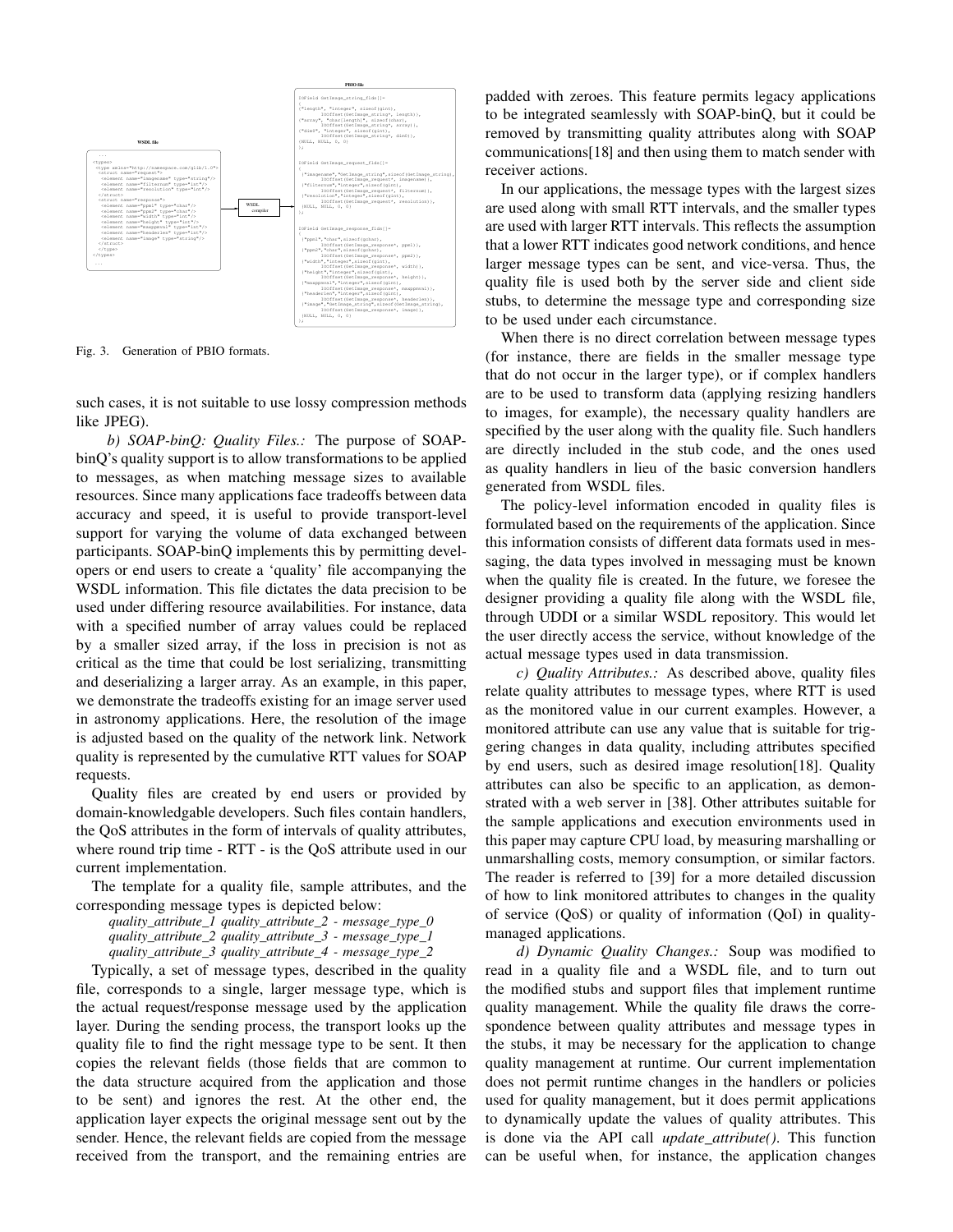its sensitivity. For example, an application that obtains stock quotes over a period of time, from a server, might use an attribute that dictates the granularity of the data. If the client decides to get finer grain data at the expense of additional tolerance for delay, the value of a quality attribute would be changed accordingly. Note that in all such cases, while the messages to be included in the quality policy are determined by studying the application's needs, performance testing is required to determine suitable values of quality attributes.

# IV. EXPERIMENTAL EVALUATION

We illustrate the performance of SOAP-binQ through measurements obtained in the following experiments. First, we demonstrate the performance of SOAP-bin by comparing it with Sun RPC (which uses the XDR data representation). The intent is to show that the basic performance of SOAPbin is competitive with that of standard client-server communication mechanisms. Next, we systematically characterize the marshalling, unmarshalling and transmission costs of binary SOAP and compare it with XML-based SOAP, thereby evaluating SOAP-bin's high performance and interoperability modes. Next, these results are compared with XML-based and with compressed XML implementations of SOAP, using SOAP-binQ in compatibility mode. Last, the performance of SOAP-binQ and the utility of runtime quality management are evaluated with representative applications.

## *A. Sun RPC vs SOAP-bin*

The overall performance of SOAP-bin is compared to TCPbased Sun RPC. Experiments are conducted between a 2.2GHz Pentium IV with 512MB RAM running Linux kernel 2.4.18- 27.7.x, and a dual 750MHz SPARC with 2560MB RAM running SunOS 5.8, connected by a 100Mbps Ethernet link. Overall cost for marshalling, transmission and unmarshalling, of arrays and nested structs, of different sizes, are measured. The justification for these data types appear in Section IV-B.

The results shown in Figure 4 demonstrate that SOAP-bin's performance is close to that of Sun RPC when array data are used, but that Sun RPC outperforms the former in the case of nested structs (by about a factor of 5.4 in the worst case). The delay is mainly due to SOAP-bin's use of HTTP for its transactions. It can hence be concluded that, while SOAP-bin cannot compete with Sun RPC, the performance attained is reasonable for Internet applications. However, since PBIO has the added advantage that the sender can issue data in its native binary format, servers dealing with PBIO data can scale better, especially for large data sizes[14].

## *B. SOAP-bin: Microbenchmarks*

A series of microbenchmarks evaluate the performance of SOAP-bin with different data types and sizes. Two sets of entirely different data types are used, one representing scientific applications via arrays of different sizes, and a second representing business applications via a nested structure of varying depth. Arrays are at one end of the spectrum, where marshalling simply means enumerating the elements - enclosing them with tags in the case of XML and simple enumeration in the case of PBIO. At the other end of the spectrum are nested structs, since marshalling and unmarshalling require recursive function calls and the addition of tags (in the case of PBIO, this involves traversing the struct and copying the fields to a send buffer).

Experiments also use different network links, one representing a high end link in a company's intranet and the other a low end, remote Internet link. The high end link is a 100Mbps LAN link in one of our laboratories; the low end link connects a laboratory machine to a home machine via ADSL. In both cases, the client machines are 2.2GHz Pentium IV with 512MB RAM running Linux version 2.4.18-27.7.x. The server has the same configuration as the client in the case of the 100Mbps link, but it is a 1.9GHz Pentium IV with 512MB RAM, running Linux kernel 2.4.18-3 for the ADSL link.

Measurements are derived from sets of 10-1000 experiments, reporting the averages over all readings, after discarding the first set (to eliminate cold start effects). Variances are less than 1% on the average and are therefore, not reported.

*e) SOAP-bin: Marshalling/Unmarshalling Costs.:* Figure **??** shows the overall costs for conversion of data between native and PBIO, XML compression and XML and PBIO, and also the sizes of the resultant data. Compression is achieved using Lempel-Ziv encoding. The figure indicates the inordinately large sizes for XML data as compared to equivalent PBIO messages. The XML parameters generated are about 4-5 times the size of the corresponding PBIO messages, in part due to redundant tags (i.e., tags enclosing every element of an array). The difference is even greater for the nested structure, since its document size increases exponentially, where elements are enclosed within tags at each level of the struct. This results in a ninefold increase in the size of the XML document vs. the corresponding PBIO message. This result agrees with the observations in [40]. Compressed XML is mostly the same size as, and sometimes smaller than the equivalent PBIO data. This is in part due to the highly structured nature of the data. Compression, however, may not be the solution if the data available to the transport is in the native format of the sender.

The time taken for PBIO encoding and decoding is relatively small when compared to data transmission costs, especially with larger data sizes. This is due to the fast nature of the participating machines, making communication latency the restricting factor. This effect is more pronounced in the case of a slower connection, the ADSL, where the gap between PBIO encoding/decoding and the transport costs is quite high, even in a log scale graph.

The encoding and decoding times for the nested struct are perceptibly high compared to an array of equivalent size. One factor that doesn't appear in the graph is the initial cost of registering a format. As noted before, PBIO needs to "register" a format with a format server, during the first message transfer. This acts as a hand shake between the sender and the receiver, so the receiver knows what type of message it gets and how to decode it. The additional cost incurred for the first message is negligible when small formats are used, and it becomes significant only for very deeply nested structures. Subsequent exchanges of messages are compared against cached formats, resulting in much faster decoding.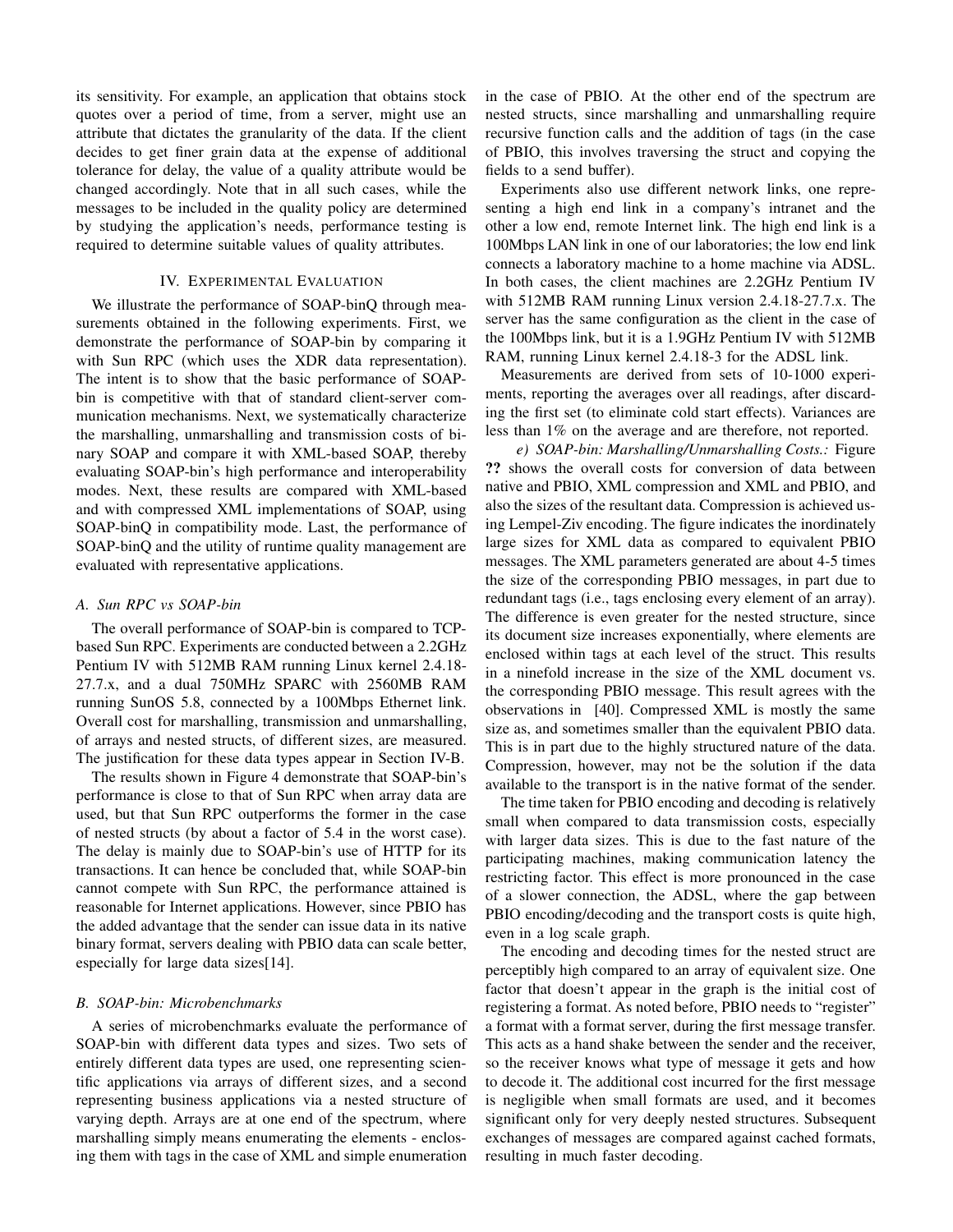

Fig. 4. Overall times for Sun RPC and SOAP-bin for (a) integer arrays and (b) nested structs.





Fig. 5. Comparison of SOAP-bin costs with XML compression and direct send for an array over (a) 100Mbps and (b) ADSL links.



Fig. 6. Comparison of SOAP-bin costs with XML compression and direct send for a nested struct over (a) 100Mbps and (b) ADSL links.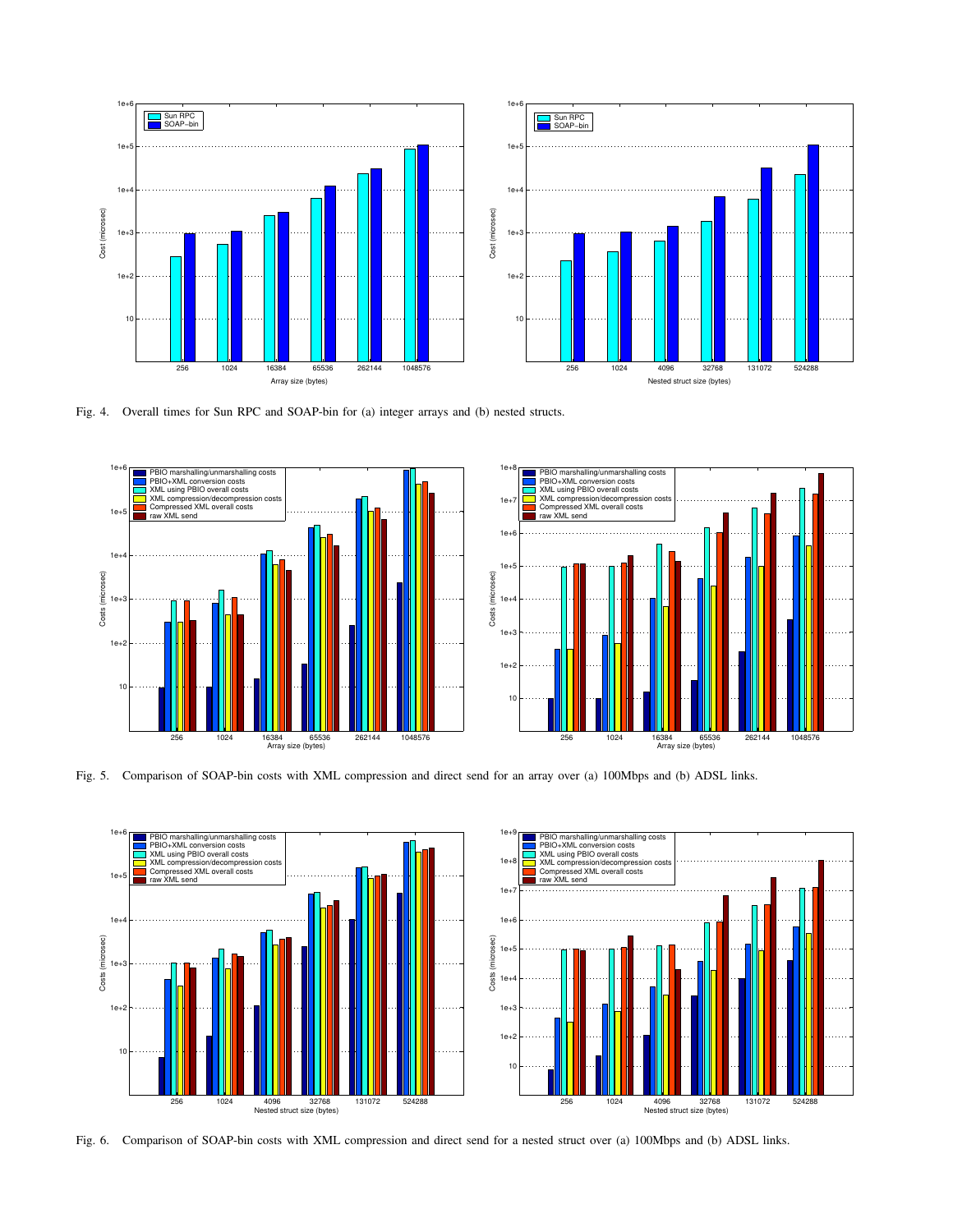*f) SOAP-bin: Costs with XML data.:* A second set of experiments conducted with the same setup assumes that data is available to the transport in XML rather than in native format. A typical scenario is the use of SOAP by an end user application interacting with a database, for instance. In such cases, additional work is needed to perform data conversion from and to XML. Experiments demonstrate that the time spent on conversion (especially on fast machines) is slightly offset by the time saved due to reductions in communication costs, due to the use of binary vs. text messages.

Experimental results in Figure 6 depict the times taken for conversion from XML to PBIO (and then back to XML), the overall time taken for such conversion plus the transport time, and the time taken to send XML messages (i.e., without conversion). The advantages of using binary data encodings for SOAP parameter transmission are less evident in this case. This is principally due to the need to explicitly parse XML. In addition, we have not optimized the XML-PBIO conversion handlers. In the case of the 100Mbps link, for instance, data conversion takes more time than simply sending raw XML, for both the array data and the nested structs, the latter being more pronounced (as can be expected). In contrast, with the ADSL link with its peak bandwidth of about 1Mbps, XML-PBIO conversion has clear advantages, for both data sets, since this conversion is equivalent to compressing XML to about 1/4 of its original size. However, it is even more advantageous to compress XML using some standard compression methods, as evident from the fact that this method is the fastest for all cases. Note, however, that compression is not a suitable choice if the application at either end (client or server) produces or consumes data in binary form (as with typical large-scale web servers that use backend machines). In addition, if data must be transformed or otherwise operated on, XML-based data representations again require parsing, leading to substantial computational costs.

*g) Comparison among the Modes of Operation.:* Based on these measurements, it is possible to characterize the performance of each of the three modes of SOAP-bin operation discussed in Section I.

Figure 7 shows the overall costs incurred from the three modes of operation. It is evident that, for high bandwidth links, the differences in performance increase as higher size data are involved, whereas the costs over low bandwidth links are similar. This is because of the large delay introduced by slow links, which overshadows any smaller delays due to XML conversion at either end. This leads us to conclude that the high performance mode of operation should be used in "internal" communications between back-end servers, whereas the interoperable or compatible modes of operation should be used if the data is required to be in, or available as XML format.

## *C. SOAP-binQ: Sample Applications*

We present three applications - a scientific application, an image application, and a commerical application , and describe a fourth, a visualization application, that are adapted to use SOAP-binQ.

*h) Continuous Quality Management.:* In all experiments, RTT is measured during each request using the same method proposed in [41] for RTT estimation, with future work planning to use more complex and effective estimators like those described in [42]. Specifically, in the current implementation, a client sends a timestamp to the server along with the message, and the server sends back the same timestamp along with the reply. The client then computes the difference to determine the RTT for that request. This RTT value is used to update the client's measure of the cumulative RTT value through exponential averaging, using  $R = \alpha \cdot R + (1 - \alpha) \cdot M$ , where R is the current estimate of RTT, M the new estimate and  $\alpha$  a value between 0 and 1. Most estimators use a value of 0.875. Note that this RTT value calculation also includes the time spent by the server to prepare the data. This can be rectified by the server setting the timestamp back by the time taken to prepare its response data.

The information given in the quality file is used by both the client and the server just before sending the message. Based on the estimated RTT value, the corresponding interval in the policy is selected and the appropriate message type is chosen for transmission. The current message is then copied onto the chosen type through a single copy and then sent for marshalling. Every time the RTT is estimated by the client, the server is informed of the new value during the next request. Note that this approach may cause SOAP-binQ to oscillate between two message types. This can happen when the larger message causes some undue delay, which forces the transport to choose a smaller message. This may in turn decrease the RTT, thus causing it to alternate between the two sizes. A simply history-based mechanism of RTT estimation is used to prevent this.

*1) Image Application:* We have created a real-time imaging code similar in structure to the Skyserver [2] application developed by researchers from Johns Hopkins University and Microsoft. The application consists of a collection of servers, each of them possessing a set of images collected by remote telescopes. One of these servers acts as the primary server, in that it is directly accessible by a web user. The client requests a specific image, along with a transformation that must be applied to it. Requests for images are directed at the web server, which then reroutes the request to an appropriate server among the collection of image servers.

The image application used in our experiments emulates this behavior, in that remote clients request images and transformations on these images from an image server. Transformations include routines like scaling, edge detection, etc. The image server receiving a request responds with the appropriate image, modified based on the quality file.

For the image server application, due to its wide area nature, we evaluate its behavior in response to changes in network conditions. The server and client are run on two PCs connected by a single-hop 100Mbps Ethernet link, each with a 2.2GHz Pentium IV processor and 512MB RAM, running Linux 2.4.18-27.7. The application starts with the client sending a request to the server for an image, identified by its filename, and an operation to be performed on it. In this case, it is edge detection on PPM images (Skyserver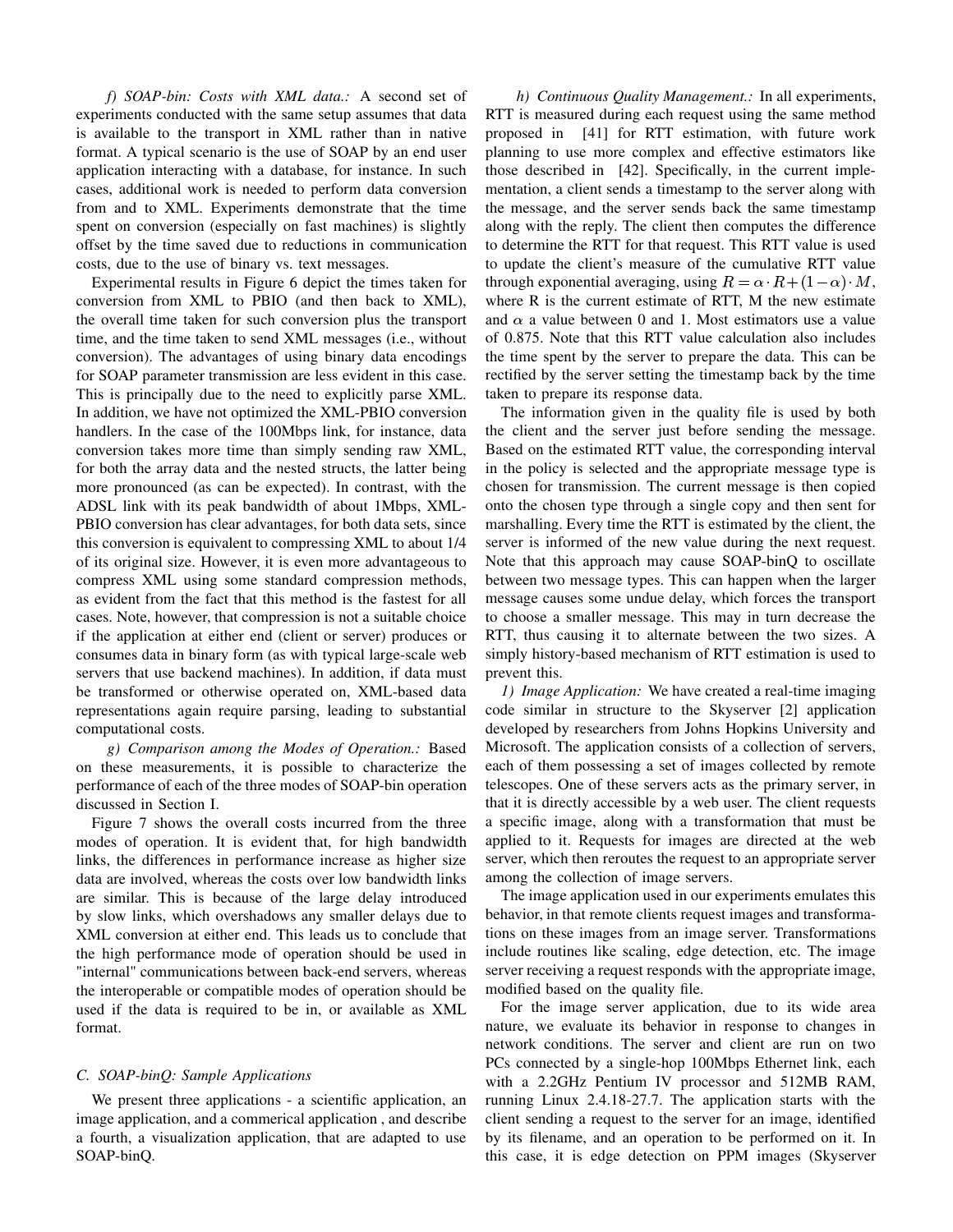

Fig. 7. Comparison of overall costs in high performance, interoperable and compatibility modes over 100Mbps and ADSL links for (a) arrays and (b) nested structs.



Fig. 8. Response times for Imaging Application.

uses JPEG images, for which we are currently implementing suitable data transformations). The PPM images are 640x480 pixels in resolution, with 3 bytes per pixel, one for each color value. Hence, the ideal response is close to 1MB in size. This results in high response times, especially for slow network connections.

For this application, the quality file is written to allow the server to resize the output image to 320x240 resolution when response times are high. In practice, more than two image sizes and/or additional ways of reducing response data would be used, but these experiments use only two image sizes, since the intent is simply to demonstrate the utility of this functionality offered by SOAP-binQ. To emulate network variations, crosstraffic is introduced using the IPerf tool *iperf*, which sends UDP packets at varying speeds. The resulting response times are shown in Figure 8.

As evident from the measurements in Figure 8, runtime quality management enables the application to send higher resolution images in good conditions, but once the response time increases further than that specified in the policy, it changes to sending lower resolution images. When conditions improve, it reverts to the original image sizes. As a result, the adaptative method's performance lies 'between' the performance attained for large vs. small image files.

One point to be noted here is that higher response times need not be caused by network congestion alone. They may also be due to the data-dependent nature of application behavior, i.e., the application itself may cause the delays if it spends extra time in preparing the data. This may cause SOAP-binQ to respond inappropriately. There are multiple ways in which issues like these may be addressed. As shown in our work on dynamic system monitoring[43], dynamic feedback from network protocols and/or about other system resources can more precisely identify the causes of performance degradation. In addition, to prevent frequent oscillation and as explained in Section IV-C, the use of history-based mechanisms can further help offset such effects.

*2) Scientific Application:* Collaborative scientific applications can generate and consume substantial amounts of data [9], [10]. The example used in this paper is from the domain of molecular dynamics, where the application models the behavior of the bonds between atoms within a molecule over time. It consists of a "bond server" that constructs a graph, where the vertices represent the atoms and the edges represent bonds. This data is available for a sequence of timesteps. Such a graph is constructed for every timestep and sent to a remote client for processing/display. The size corresponding to each of the timesteps for the response data is about 4KB. The SOAP-binQ quality file is formulated such that the server sends collective data corresponding to as many timestamps (between 1 and 4) in its response, as indicated by available network resources<sup>2</sup>.

Experiments with this application are performed on the same machines as the previous application, but across an ADSL link, with UDP cross-traffic introduced during the course of the experiment. The intent is to emulate a situation

 $2$ An alternative approach is to eliminate unnecessary application data using user-defined data filters[43].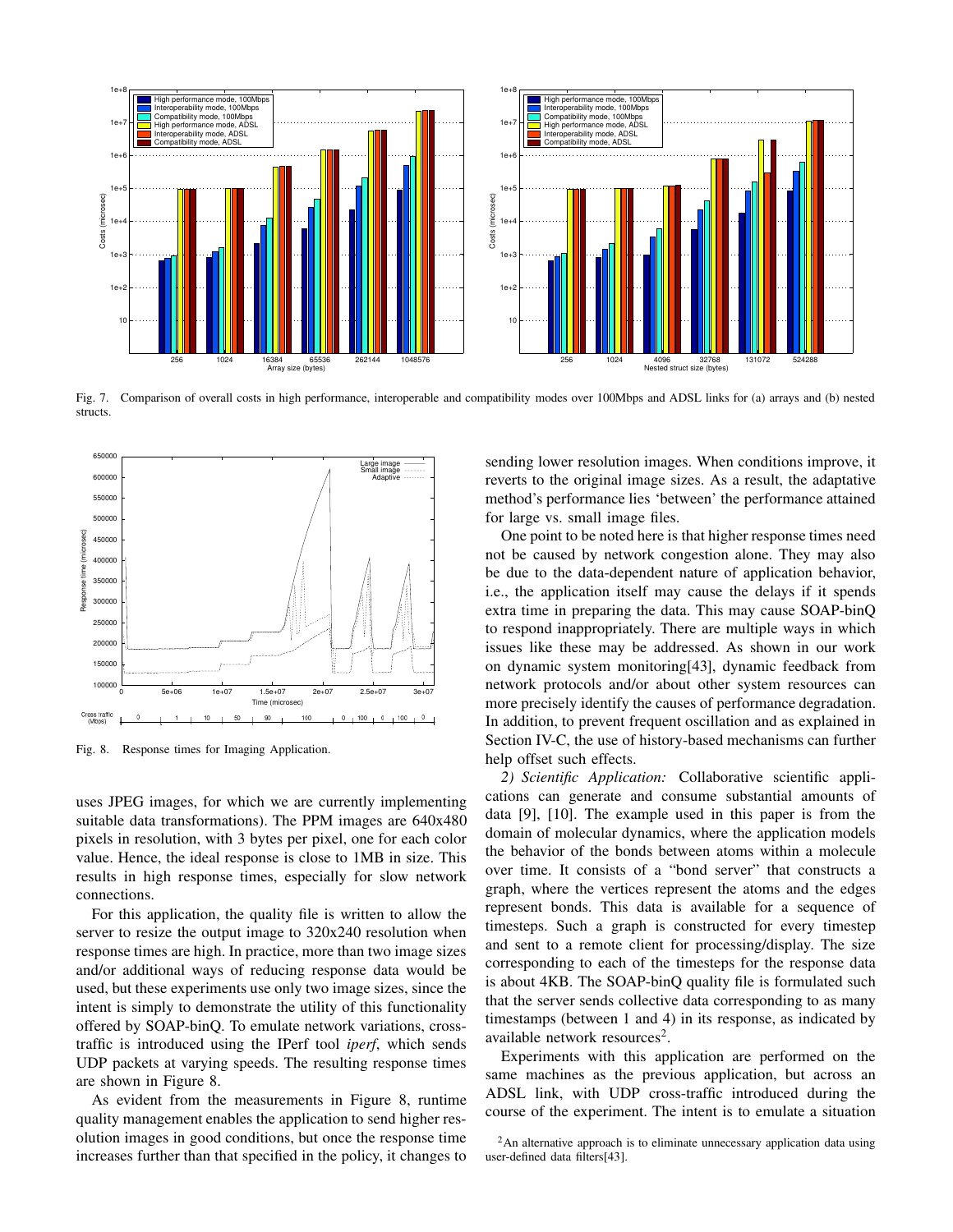

Fig. 9. Response times for Molecular Dynamics Application.

in which a science end user interacts from her home with a simulation running on a server farm.

Figure 9 shows the response times for various policies, varying with time. In one case, the server sends four timesteps per request, immaterial of the network conditions, and in the other, it sends one timestep per request. In the third case, an adaptive policy, which sends 1-4 timesteps for every request, depending on the cross-traffic, is used. Again, the changes in latency, in response to variations in network conditions, are minimized. The quality file used for the experiment guarantees that the response time never exceeds 900  $\mu sec$ , and at the same time, it does not allow the network to be under-utilized - the response time seldom goes below 200  $\mu$ sec. This can be made more vs. less restrictive dynamically, as mentioned in Section III-B.0.d.

*3) Commercial Application:* A third application emulates the operational information systems used by airlines, transport companies (e.g, FedEx), and others. In this application, information is continuously produced, entered in a large, memory-resident data set, business rules are applied to it, and resultant data is shared with end users. In the specific scenario used here, flight and passenger information is collected and distributed, and excerpts of such information are shared with relevant parties, such as flight caterers. The client, in that case, requests specific detail about the meals to be served, and the server responds with such detail.

Experiments assume an operational information system that uses PBIO in its core communications, but must convert catering information to XML for interoperability purposes. Measurements compare the transport of XML vs. PBIO data to end users, using the ADSL link. As seen in Table I, the smaller data sizes used by PBIO result in improvements compared to the direct use of XML, requiring a PBIO 'plug-in' at the client side. Improvements would be more substantial if conversion to XML was not performed at all, directly transmitting selected PBIO data from the core system infrastructure to plug-in capable end users. This in fact, is the way in which PBIObased communications are used by one of our collaborators, Delta Technologies [3].

TABLE I EVENT RATES FOR AIRLINE APPLICATION



Fig. 10. Remote Visualization Application - Architecture.

*4) Experiments with Remote Visualization:* One of the key claims of our work is that the use of binary vs. XML data with SOAP substantially broadens the utility of the SOAP standard. As a concrete demonstration, we have developed a remote visualization application with SOAP-bin middleware. The application is based on the one discussed in Section IV-C.2, where the positions of the atoms and bonds in a molecule are obtained by the client, which are then displayed. The database on the server's end stores data in the raw format, and the display expects data in SVG format [44], which is just an XML document. The overall architecture of this framework is as shown in Figure 10.

The display client is connected to the service portal through a HTTP connection. The service portal acts as a sink for the 'ECho'<sup>3</sup> event source that generates bond data. The portal thus has an 'ECho' bondserver as a backend. The service portal  $(1)$ advertises its services through a set of WSDL files. These are obtained by the display clients (2), which then construct the appropriate request (3), with filter code and the desired output format. Data arriving from the bondserver (4) is then modified by the filter code, providing the output in the desired format, which is then sent back to the client (5) as the response. The client can dynamically change the filter code and the output format desired. This has been successfully implemented, thus providing more flexibility to the client in obtaining the data it needs. Measurements over two Linux machines similar to the one used in microbenchmarks, connected by a 100Mbps link shows a response time of about  $2400\mu s$  for a data size of 16Kbytes, indicating a response time low enough for visualization purposes.

#### V. CONCLUSIONS AND FUTURE WORK

This paper describes the a software architecture for an efficient realization of the SOAP protocol. The goal is to

<sup>&</sup>lt;sup>3</sup>ECho is our own implementation of a publish/subscribe, event-based communication system, focused on large-data applications[45].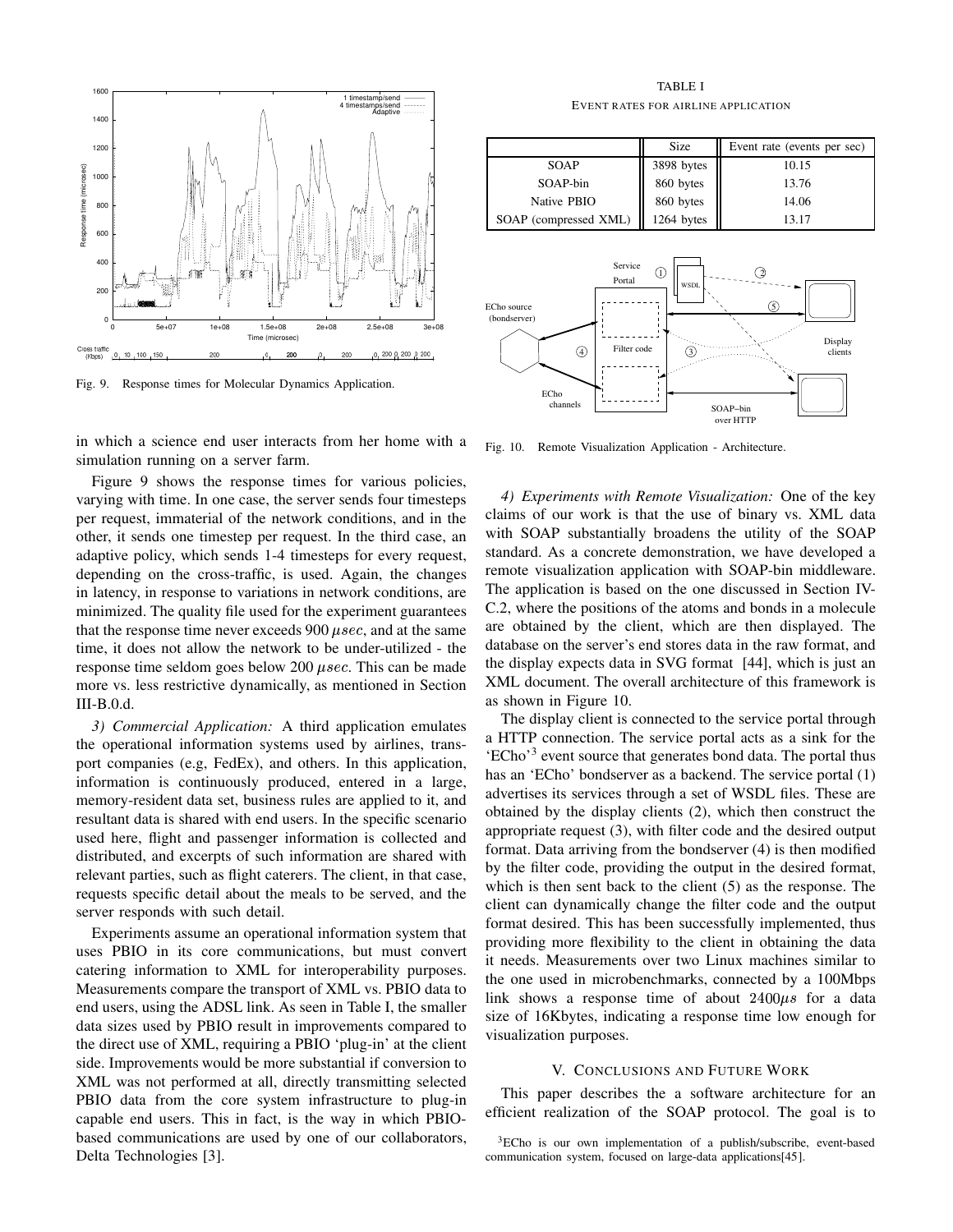make SOAP more broadly useful for end user applications, particularly targeting large-data applications [3], [9]. The key idea is to use SOAP's XML-based parameter data as metainformation, while actual data exchanges between clients and servers utilize binary representations of such data. The SOAPbin protocol presented in this paper has substantial performance advantages compared to SOAP, due to the reduced data sizes for binary vs. XML data and due to reductions in processing overheads for these two alternative data representations.

A generalization of SOAP-bin, termed SOAP-binQ, further extends this protocol by associating runtime quality management functions with SOAP parameters. The idea is to use application-specific data manipulations, such as data downsampling, to adjust data volumes to available clients. The adaptive behavior implemented by SOAP-binQ further expands the range of applications that can operate with the SOAP protocol. Continuous quality management is particularly important in resource-constrained environments, like international Internet connections, for instance.

The implementation of SOAP-bin and of SOAP-binQ presented in this paper uses a C-based realization of SOAP. It also uses an efficient binary structured data format suitable for communications across heterogeneous machines developed in our previous research (i.e., PBIO [14]). These choices affect the specific performance results presented in this paper, but similar results would be attained with alternative implementation approaches, including with Java-based implementations. In fact, in other work, we have already implemented XMLbinary-Java translators, which permit us to efficiently transform structured XML data (i.e., schemas) to corresponding Java classes and vice versa [13].

While use of a binary format in place of a text standard may be questioned, it must be noted that this approach is not very different from various content types of binary nature (like JPEG, GIF, etc.) being used in conjunction with text-based HTML. With the growing trend seen in web services, it would only be prudent to use binary messages along with XML.

Currently, Soap-binQ quality handlers manipulate only binary data. In future work, we will generalize handlers to be able to manipulate XML data, binary data, or both. In addition, our current implementation installs handlers statically, at compile-time. In other work [45], we have already developed the technologies necessary to install binary handlers at runtime, using dynamic binary code generation techniques and/or using code repositories.

Our immediate future work will realize some of the improvements of SOAP-bin and SOAP-binQ described above, most importantly focusing on the ability to dynamically define and re-define quality management. We are also pursuing the use of SOAP-binQ with more complex end user applications, the near-term goal being its use of interactive remote visualization in scientitic codes like the SmartPointer application described in [5]. The intent is to leverage SOAP's promise of interoperability for high end codes.

#### REFERENCES

[1] Don Box, David Ehnebuske, Gopal Kakivaya, Andrew Layman, Noah Mendelsohn, Henrik Frystyk Nielsen, Satish Thatte,

and Dave Winer, "Simple object access protocol SOAP 1.1," http://www.w3.org/TR/SOAP/.

- [2] A. Szalay, J. Gray, A. Thakar, P. Z. Kunszt, T. Malik, J. Raddick, C. Stoughton, and J. vandenBerg, "The SDSS skyserver - public access to the sloan digital sky server data,' http://skyserver.sdss.org/en/sdss/skyserver/.
- [3] Van Oleson, Karsten Schwan, Greg Eisenhauer, Beth Plale, and Calton Pu, "Operational information systems: An example from the airline industry," in *First Workshop on Industrial Experiences with Systems Software*, October 2000.
- [4] Ada Gavrilovska, Karsten Schwan, and Van Oleson, "A practical approach for 'zero' downtime in an operational information system," in *International Conference on Distributed Computing Systems (ICDCS-2002)*, July 2002.
- [5] Matthew Wolf, Zhongtang Cai, Weiyun Huang, and Karsten Schwan, "Smartpointers: Personalized scientific data portals in your hand," in *Proceedings of SuperComputing 2002*, November 2002.
- [6] Greg Eisenhauer, Fabian Bustamente, and Karsten Schwan, "A middleware toolkit for client-initiated service specialization," in *Proceedings of the PODC Middleware Symposium*, July 2000.
- [7] "Network for earthquake engineering simulation," http://www.nees.org.
- [8] Yuan Chen, Karsten Schwan, and David Rosen, "Java mirrors: Building blocks for remote interaction," in *2002 International Parallel Distributed Processing Symposium(IPDPS 2002)*, April 2002.
- [9] Beth Plale, Volker Elling, Greg Eisenhauer, Karsten Schwan, Davis King, and Vernard Martin, "Realizing distributed computational laboratories," *The International Journal of Parallel and Distributed Systems and Networks*, vol. 2, no. 3, 1999.
- [10] Peter A. Dinda and David R. O'Hallaron, "An extensible toolkit for resource prediction in distributed systems," Tech. Rep., School of Computer Science, Carnegie Mellon University, 1999.
- [11] Ahmed Gheith and Karsten Schwan, "Kernel support for multiweight objects, invocations, and atomicity in real-time multiprocessor applications," *ACM Transactions on Computer Systems (TOCS)*, vol. 11, no. 1, pp. 33–72, February 1993.
- [12] Graham Hamilton, Michael L. Powell, and James J. Mitchell, "Subcontract: A flexible base for distributed programming," in *Proceedings of the Fourteenth ACM Symposium on Operating Systems Principles*, 1993.
- [13] Patrick Widener, Greg Eisenhauer, Karsten Schwan, and Fabian E. Bustamante, "Open metadata formats: Efficient XML-based communication for high-performance computing," *Cluster Computing: The Journal of Networks, Software Tools, and Applications*, , no. 5, pp. 315–324, 2002.
- [14] Greg Eisenhauer, Fabian E. Bustamante, and Karsten Schwan, "Native data representation: An efficient wire format for high performance computing," *IEEE Transactions on Parallel and Distributed Systems*, vol. 13, no. 12, Dec. 2002.
- [15] Armando Fox, Steven Gribble, Yatin Chawathe, Eric Brewer, and Paul Gauthier, "Cluster-based scalable network services," in *Proceedings of the 16th ACM Symposium on Operating System Principles*, October 1997.
- [16] Sun Microsystems Inc., "RPC: Remote procedure call protocol specification version 2," RFC-1057.
- [17] J. Clark, "Expat XML parser toolkit," http://www.jclark.com/xml/expat.html.
- [18] Carsten Isert and Karsten Schwan, "Acds: Adapting computational data streams for high performance," in *2000 International Parallel Distributed Processing Symposium (IPDPS 2000)*, 2000.
- [19] Qi He and Karsten Schwan, "IQ-RUDP: Coordinating application adaptation with network transport," in *Proceedings of the 11th International Symposium on High Performance Distributed Computing*, 2002.
- [20] Fabián E. Bustamante, Greg Eisenhauer, Patrick Widener, Karsten Schwan, and Calton Pu, "Active streams: An approach to adaptive distributed systems," in *Proc. 8th Workshop on Hot Topics in Operating Systems (HotOS-VIII)*, 2001.
- [21] Kenneth Chiu, Madhusudhan Govindaraju, and Randall Bramley, "Investigating the limits of SOAP performance for scientific computing," in *Proceedings of The Eleventh International Symposium on High Performance Distributed Computing*, 2002.
- [22] M. Govindaraju, A. Slominski, V. Choppella, R. Bramley, and D. Gannon, "Requirements for and evaluation of RMI protocols for scientific computing," in *Proceedings of Supercomputing Conference*, 2000.
- [23] S. Shirasuna, S. Matsuoka, H. Nakada, and S. Sekiguchi, "Evaluating web services based implementations of GridRPC," in *Proceedings of the 11th International Symposium on High Performance Distributed Computing (HPDC 11)*, 2002.